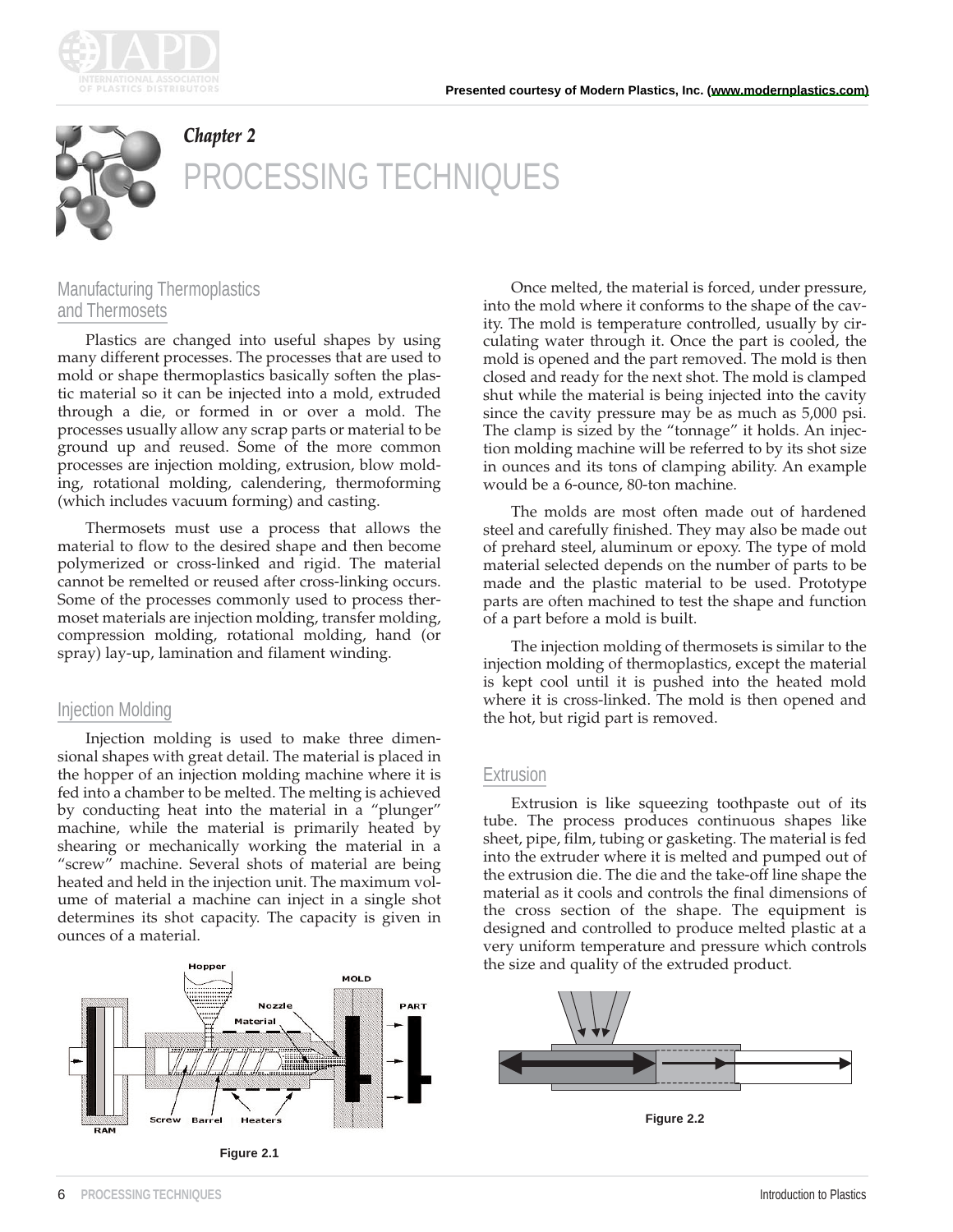

The extrusion process is also used with a system of molds and called "blow molding." This is how bottles, such as the gallon milk bottles, are produced.

#### **Ram Extrusion**

In ram extruders, a hydraulic ram forces the polymer through a die. Resin drops from a hopper into the cylinder, and a ram slides back and forth to push material into the die where it is forced into a shape and cooled. Ram extrusion is a pressure-sintering process for the continuous production of profiles from highmolecular weight polymers. It is particularly used in the processing of PTFE and UHMW-PE, and is generally used for specialty processing.

#### **Screw Extrusion**

Screw extrusion is the process where resin drops into the screw. This screw feeds the die with a constant supply of resin in which the product is forced into a shape and comes out the die. Sheet, rod and profile are made by this process. In the sheet manufacturing process, this hot plastic comes out of a die in the approximate width and thickness that you need. It then goes through three rolls that will relieve stress and apply a finish to the top and bottom surfaces.

#### **Coextrusion**

Coextrusion is a process where two different plastic materials or two different grades of the same plastic material are extruded, one above the other material. Coextrusion permits multiple-layer extrusion of film, sheet, pipe, tubing, profiles, wire coating and extrusion coating. It is used a lot in packaging applications to obtain desired barrier properties. The process eliminates the need for a laminator for plastic.

#### **Casting**

Casting is a process that involves mixing a base resin with a catalyst and pouring the mixture into the mold. These materials can be thermoplastic or thermoset and the process may or may not require adding heat to the mold. This process is used to make sheet, rod, tube and finished or semi-finished parts. The process requires considerable process control to obtain high quality parts. Tubes, rods, sheets and slabs are often made this way. Several examples of plastics that are cast include acrylic, nylon, epoxy and urethane.



**Figure 2.3**

Molds can be made from steel, aluminum, urethane, epoxy, silicone, cardboard and other materials. Much of this depends on how many parts are desired off the tooling and if the part is completed to size and finish out of the mold or if post finishing is planned.

### Compression Molding

Compression molding is one of the simplest methods of converting polymers. Material is poured into a cavity and leveled to provide a flat and uniform charge. A top is then put over the cavity and the blank is ready to be put into a heated press. The size and thickness of the cavity dictates the size of the finished product.

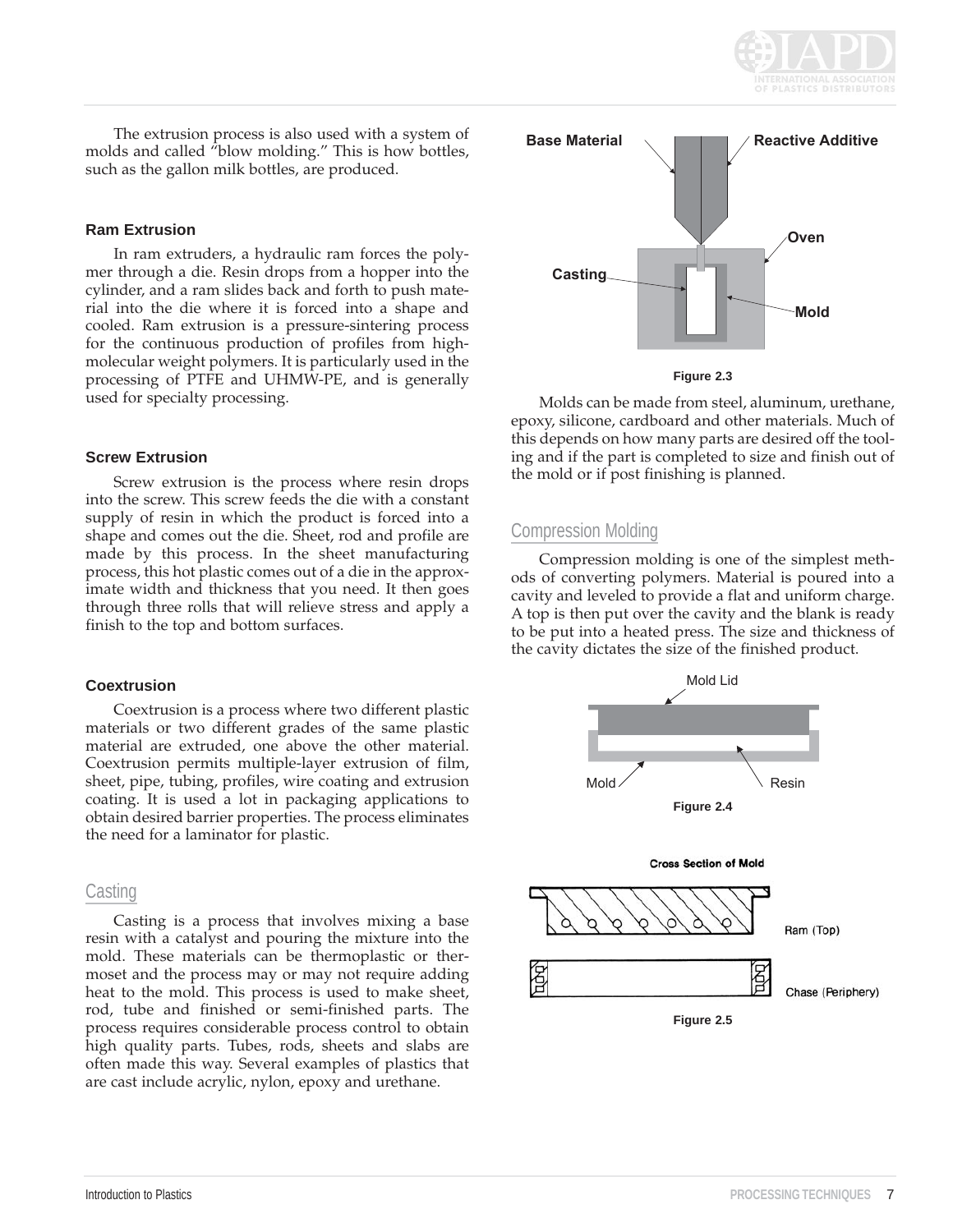

The press can be heated in a variety of ways depending on the size of the charge. For sheets and thicker parts, the press is usually steam, hot oil or electrically heated. For smaller parts, it is possible to use electrical cartridges or strip heaters. It is critical to heat the press evenly over its entire surface area to ensure proper curing.

Hydraulic or pneumatic cylinders are usually used to operate the press. Again, it is critical to obtain even pressure over the entire surface area of the charge. The amount of pressure can be adjusted depending on the type of material being processed.

### Rotational Molding

Plastic material in the form of a powder is placed into a hollow mold. The mold is heated and rotated about two axis. The plastic melts and evenly coats the inside of the mold. As the mold cools, the plastic solidifies. This process is good for making large light-weight parts like tanks, children's toys or canoes.

The charge is generally left in the press through the heating and cooling cycle. This helps to relieve any internal stress. Once the material has been cured and cooled under pressure, it is taken out of the press and the polymer is removed from the cavity. It is often necessary to trim the edges to finish the product.

#### Transfer Molding

In transfer molding, only enough material for one shot is placed in a separate chamber or pot. The material is then pushed from the pot into the hot mold and cross-linked. All of the "cured" material is removed from the machine and another charge is loaded for the next shot.

## **Calendering**

Calendering is a process that usually uses four heated rolls rotating at slightly different speeds. Again the material is fed into the rolls, heated and melted, and then shaped into sheet or film. PVC is the most commonly calendered material.

## Hand (or Spray) Lay-Up

Hand lay-up is used to produce products such as fiberglass boats and camper shells. The plastic resin, usually a polyester, is rolled or sprayed with glass reinforcement into a mold. A catalyst is added to the material to cause the material to cross-link or harden at room temperature. This process lends itself to making large and strong parts.

#### Laminating

Most laminates are made using thermosets. The materials to be laminated are stacked in a press, clamped and heated. Some examples of laminates using thermosets are plywood (the adhesive), electronic circuit boards, cloth reinforced phenolic sheet and counter top laminates.



**Figure 2.6**

Thermoset plastic industrial laminates are identified in process by three stages – A, B and C-stages:

A-stage refers to the key raw materials – reinforcing substrates and resin binders.

B-stage refers to the product produced when reinforcing substrates and resin binders are brought together but not cured. The reinforcing substrate is unwound from a large master roll and dipped into a bath of liquefied resin binder. The reinforcing substrate becomes either saturated, as is the case with absorbent papers and cotton cloths, or coated, as is the case with glass and graphite cloths. Once the wet resin binder is joined with the reinforcer substrate in this method, it is slowly drawn through a long, conveyorized oven where the liquefied resin binder is dried. The result leaves dry semi-cured resin binder in and/or on the reinforcing substrate. Once joined and dried in this fashion, the product is referred to as B-stage or prepreg, and the process described is called B-staging, prepreging or treating.

C-stage refers to sheet, rod, tube, angle or other in their "cured stage." Sheets – B-stage is sheeted into